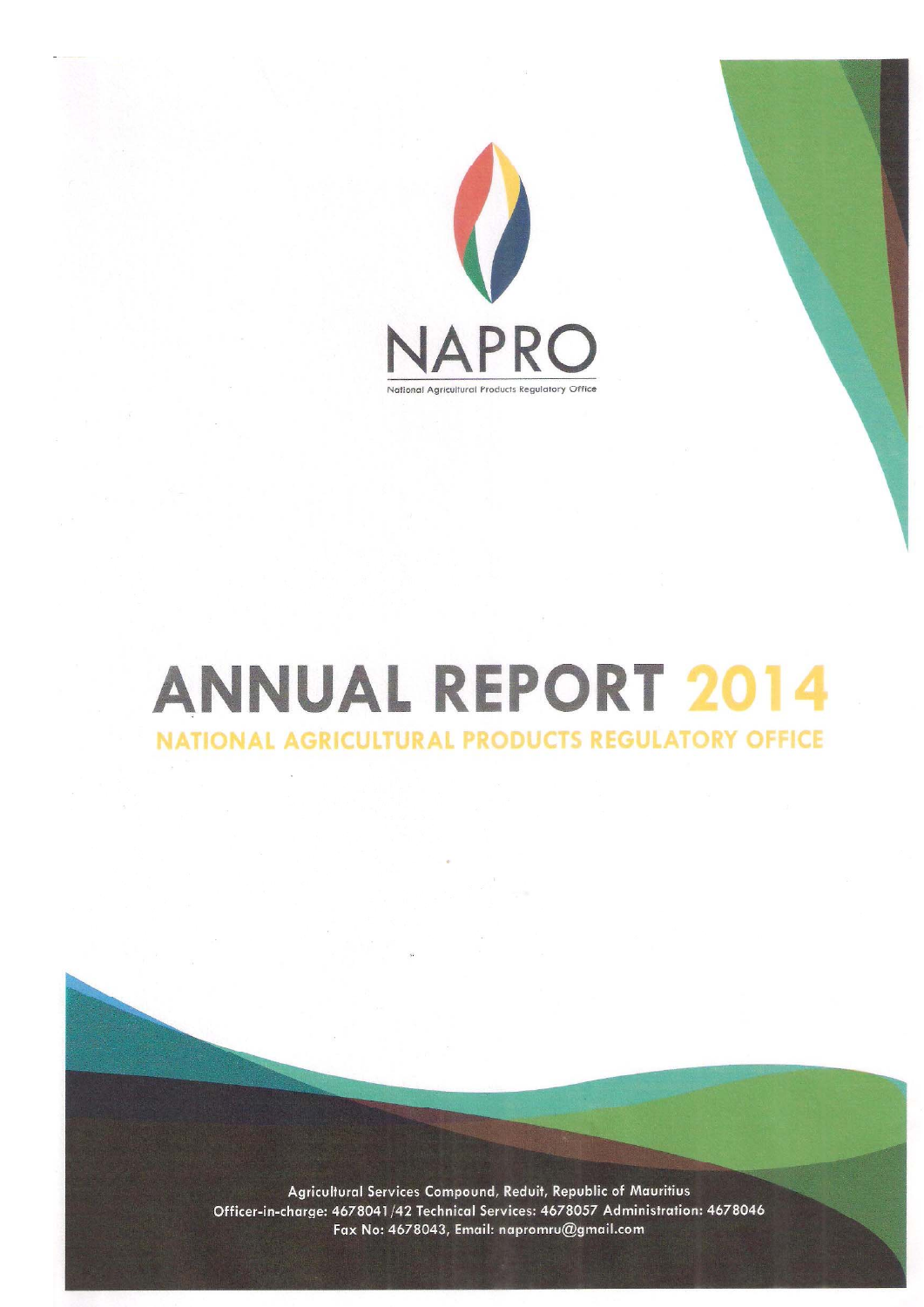| <b>CONTENTS</b> | Page |
|-----------------|------|
|                 |      |

| <b>Foreword</b>                       | 1              |
|---------------------------------------|----------------|
| <b>Overview</b>                       | $\mathbf{2}$   |
| <b>Vision</b>                         | $\mathbf{2}$   |
| <b>Mission</b>                        | $\mathbf{2}$   |
| <b>Values</b>                         | $\mathbf{2}$   |
| <b>Mandate</b>                        | $\mathbf{2}$   |
| <b>Organisation Structure (Staff)</b> | 4              |
| <b>Review</b>                         | 5              |
| <b>Tobacco &amp; Tobacco Products</b> | 5              |
| <b>Tea &amp; Tea Products</b>         | $\overline{7}$ |
| <b>Meat &amp; Meat Products</b>       | 11             |
| <b>Revenue</b>                        | 13             |
| <b>Future plans &amp; Objectives</b>  | 15             |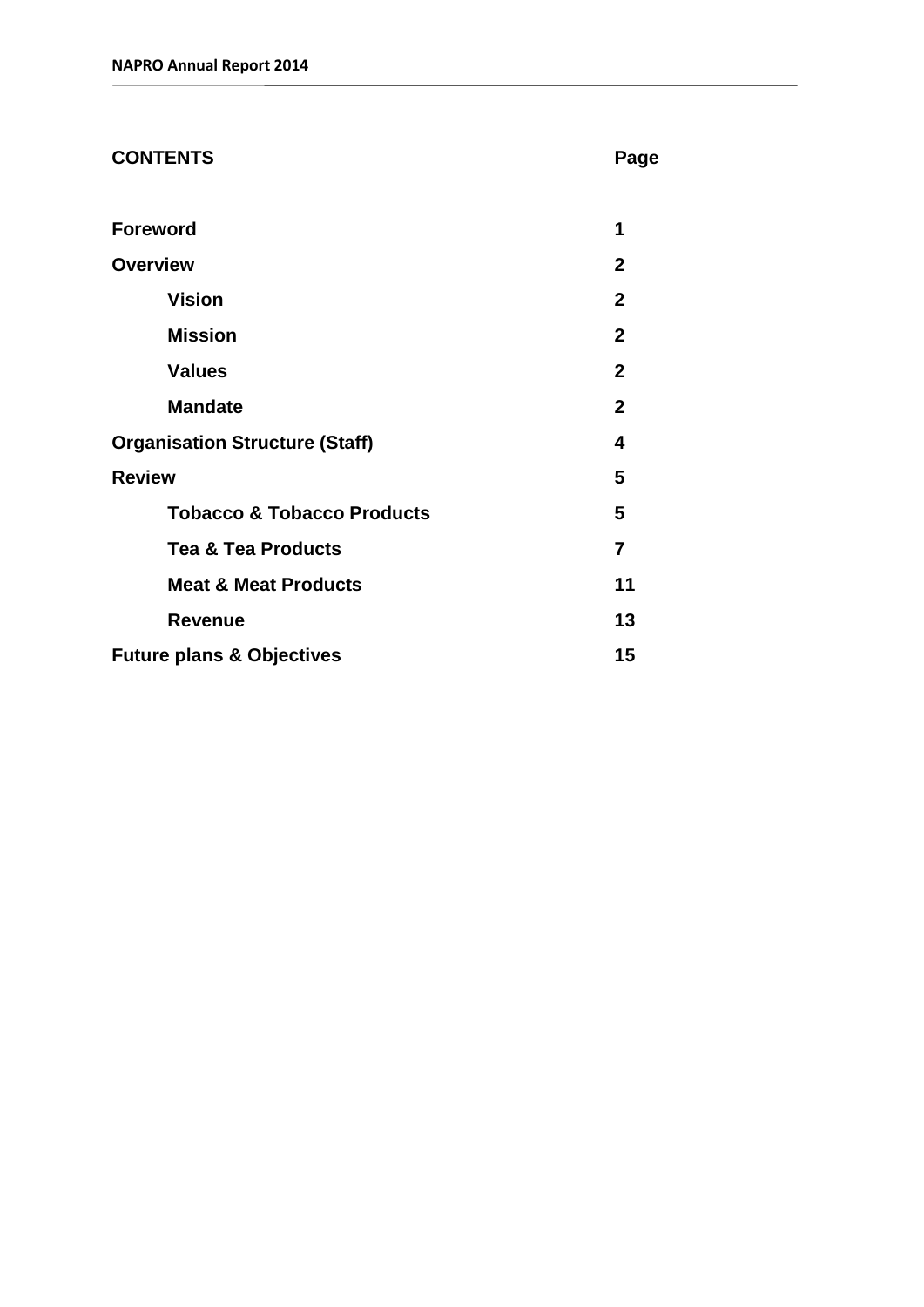## **1. FOREWORD**

I have the pleasure to present the first Annual Report of the youngest division of the Ministry, the National Agricultural Products Regulatory Office, (NAPRO).The office took over the regulatory functions of:

- (i) the Mauritius Meat Authority
- (ii) the Tea Board, and
- (iii) the Tobacco Board,

and started to operate on the  $29<sup>th</sup>$  November 2013 with some of the redeployed staff of the Tea Board and the Tobacco Board.

During year 2014, this office considered 1,877 applications and delivered 1,393 licences and 473 clearances. These activities generated about Rs 26.6 million which were credited to the Government Account.

The logo of this office was designed by Mr. Assif Ahmad Taujoo, a student of the Fashion Design and Institute. It has the form of a leaf which is the symbol of agriculture; its symmetrical design is synonymous of stability, fairness and impartiality. The twined branches with national colours are meant to inspire confidence in the office with mission to regulate listed agricultural products in the national interest.

One of the projects being envisaged by this office is the setting-up of a product certification programme under the label "Responsible Agricultural Production".

**H. Ramahotar Officer in Charge**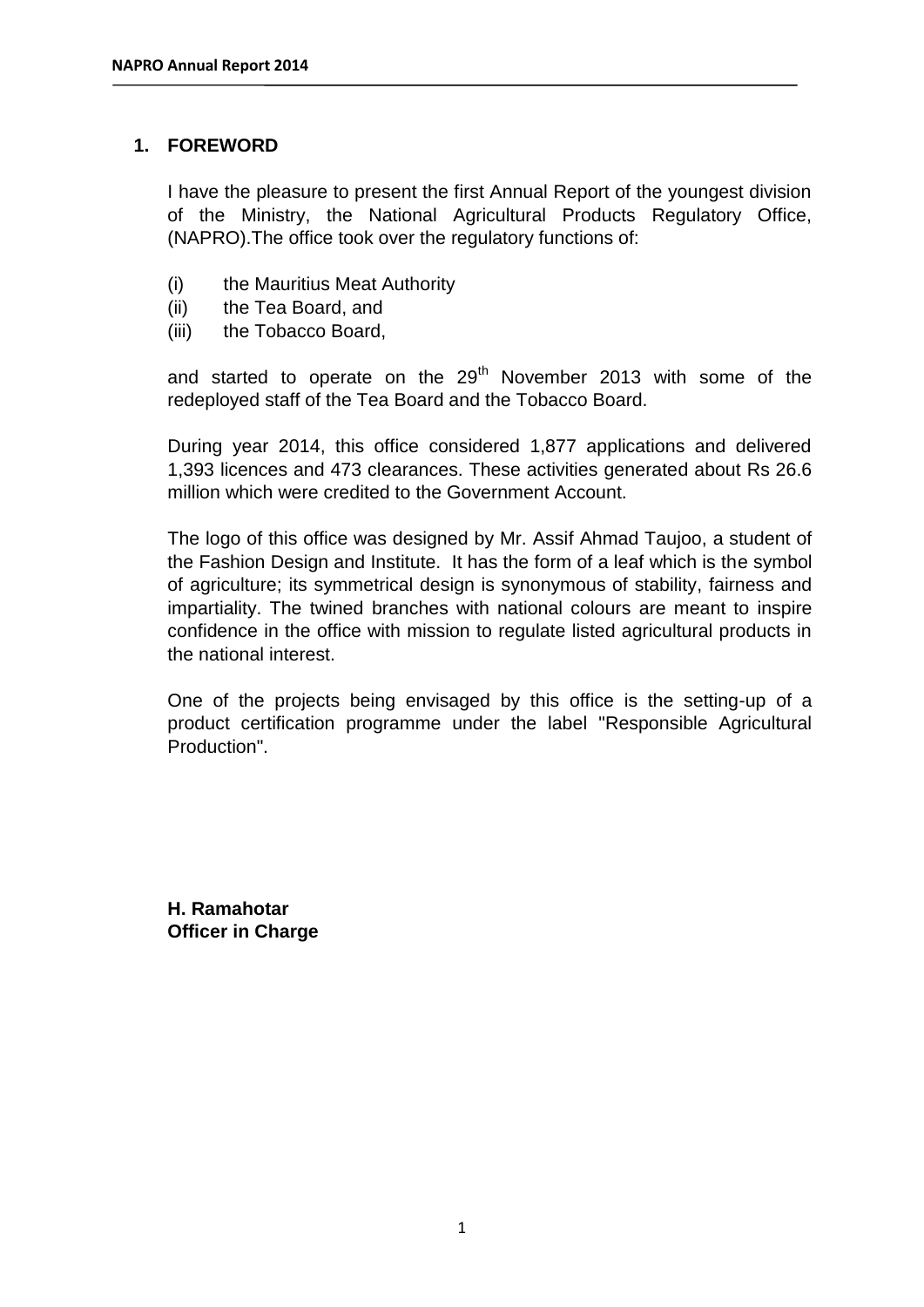## **2. OVERVIEW**

The National Agricultural Products Regulatory Office Act 2013, under which this office, (NAPRO), has been set-up was proclaimed on the  $26<sup>th</sup>$  November 2013, Proclamation No. 52 of 2013. The office operates as a division within the Ministry of Agro-Industry & Food Security and ensures conformity of regulated products imported, exported and produced in the country.

## **2.1 Vision**

To regulate the activities related to national products effectively, efficiently and economically.

#### **2.2 Mission**

- To license stakeholders for production, availability and disposability of regulated agricultural products
- To ensure that stakeholders of a regulated agricultural product obtain a fair share of the proceeds
- To ensure satisfaction of consumers of regulated agricultural products

## **2.3 Values**

- Customer focus
- Creativity
- Team work
- Integrity

#### **2.4 Mandate**

Its mandate, as laid out at Section 4 (2) of the NAPRO Act includes the following:

- To control and regulate the import, export, production and sale of regulated products;
- To control and regulate the preparation, processing, packing and manufacturing of regulated products;
- To regulate the activities and premises in connection with the slaughtering of animals;
- To determine the prices at which tea / tobacco leaves may be sold to a producer of tea / tobacco products.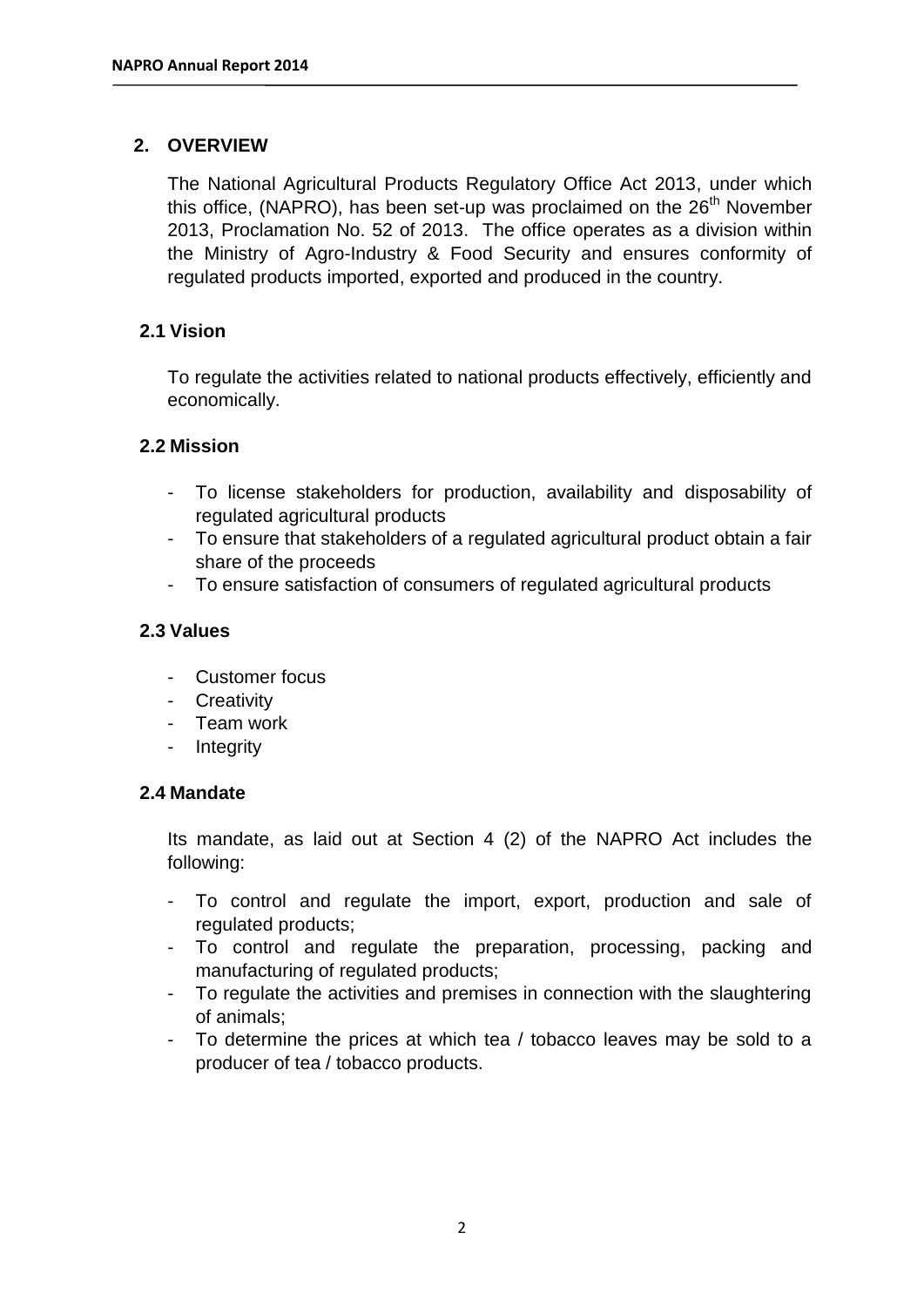Section 8 of the NAPRO Act stipulates that no person shall, without a licence:

- (a) operate as a cultivator
- (b) operate as a producer
- (c) kill an animal to obtain meat for sale except on the occasion of a religious ceremony listed under the second schedule.
- (d) construct, operate or maintain a slaughterhouse
- (e) sell, prepare, prepack, process or store meat or meat products
- (f) construct, operate or maintain a place for the preparation, prepacking, processing, storage or sale of meat or meat products
- (g) sell, supply raw hides or skins to tanneries
- (h) operate as a venison dealer or retailer
- (i) sell game venison during the close season

Regulated agricultural products listed under the First Schedule of the Act are:

- (i) Meat and meat products;
- (ii) Tea and tea products;
- (iii) Tobacco and tobacco products.

NAPRO has therefore been conferred with the powers to licence:

- (a) Meat shop operators
- (b) Meat processors
- (c) Slaughterhouse Operators
- (d) Importers of meat & meat products
- (e) Storage of meat & meat products
- (f) Tannery operators
- (g) Venison dealers & retailers
- (h) Tea cultivators, manufacturers, importers & exporters
- (i) Tobacco cultivators, manufacturers, importers & exporters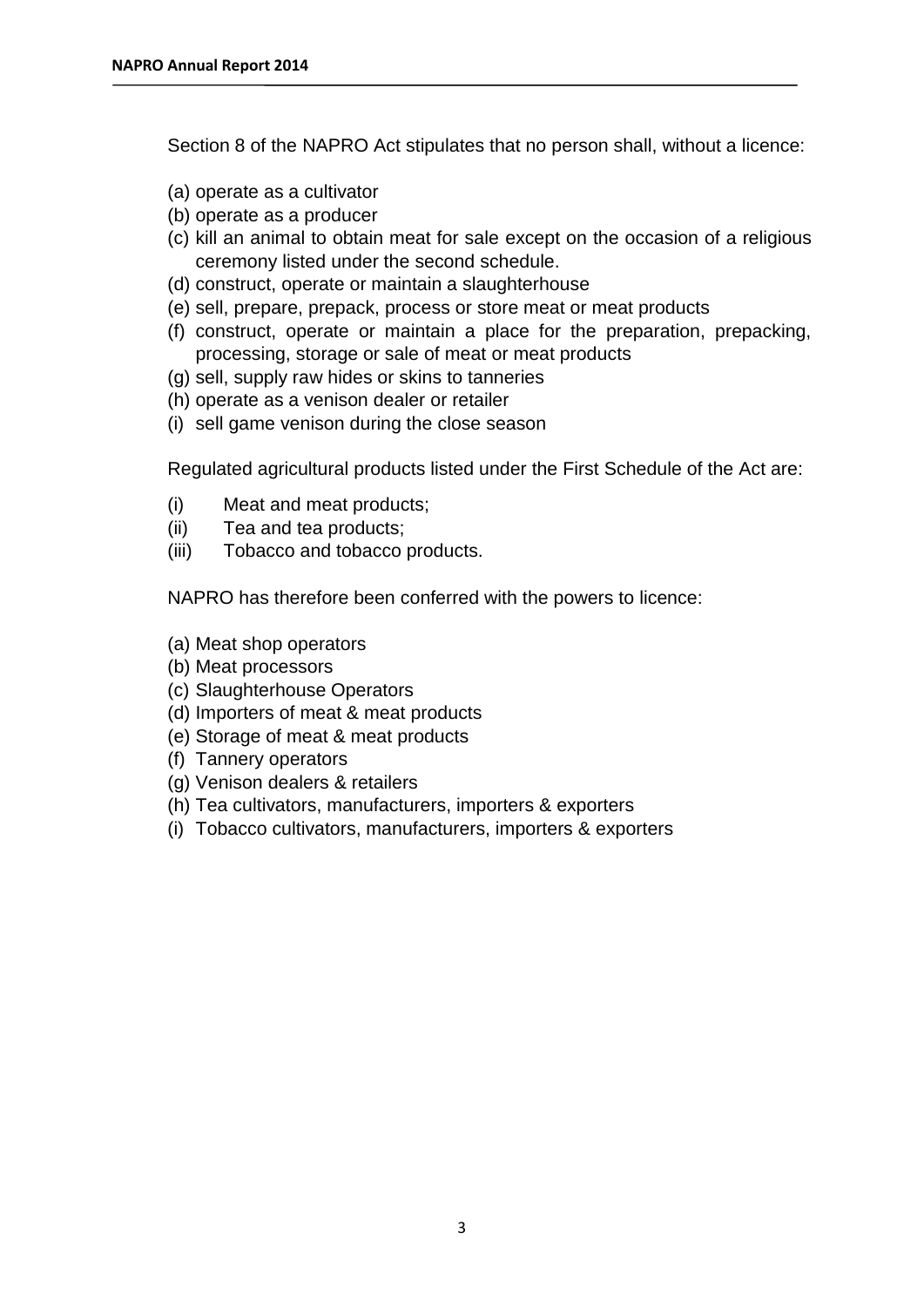## **3. ORGANISATION STRUCTURE (STAFF)**

The organisation structure with the specific grades has not yet been established. Nonetheless operations are being performed by officers redeployed from the former Tea Board and Tobacco Board. The office is being directed by an Officer in Charge who is under the administrative control of the Supervising Officer of the Ministry.

The Officers & their specific former grades are listed below:

| <b>Name</b>       | <b>Former Grades</b>               |
|-------------------|------------------------------------|
| Mr H. Ramahotar   | General Manager, Tobacco Board     |
| Mr R. Jalloo      | STO, Tobacco Board                 |
| Mrs M. D Nunkoo   | TO, Tea Board                      |
| Mr D. Jharia      | OMA, Tea Board                     |
| Ms J. Nunkoo      | CS, Tea Board                      |
| Mrs K. Bungaleea  | MSO, Tea Board                     |
| Mr N. S Daharee   | Office Attendant/Driver, Tea Board |
| Mr C. K Ramkorun  | Office Attendant/Driver, Tea Board |
| Mrs M. D Thompson | Warehouse Worker, Tobacco Board    |

Mr A. Seepargauth, former General Manager of the Tea Board retired on 31 December 2013 and Mr A. Ayrga, former Secretary & Supervising Accountant from the same organisation retired on 17 August 2014.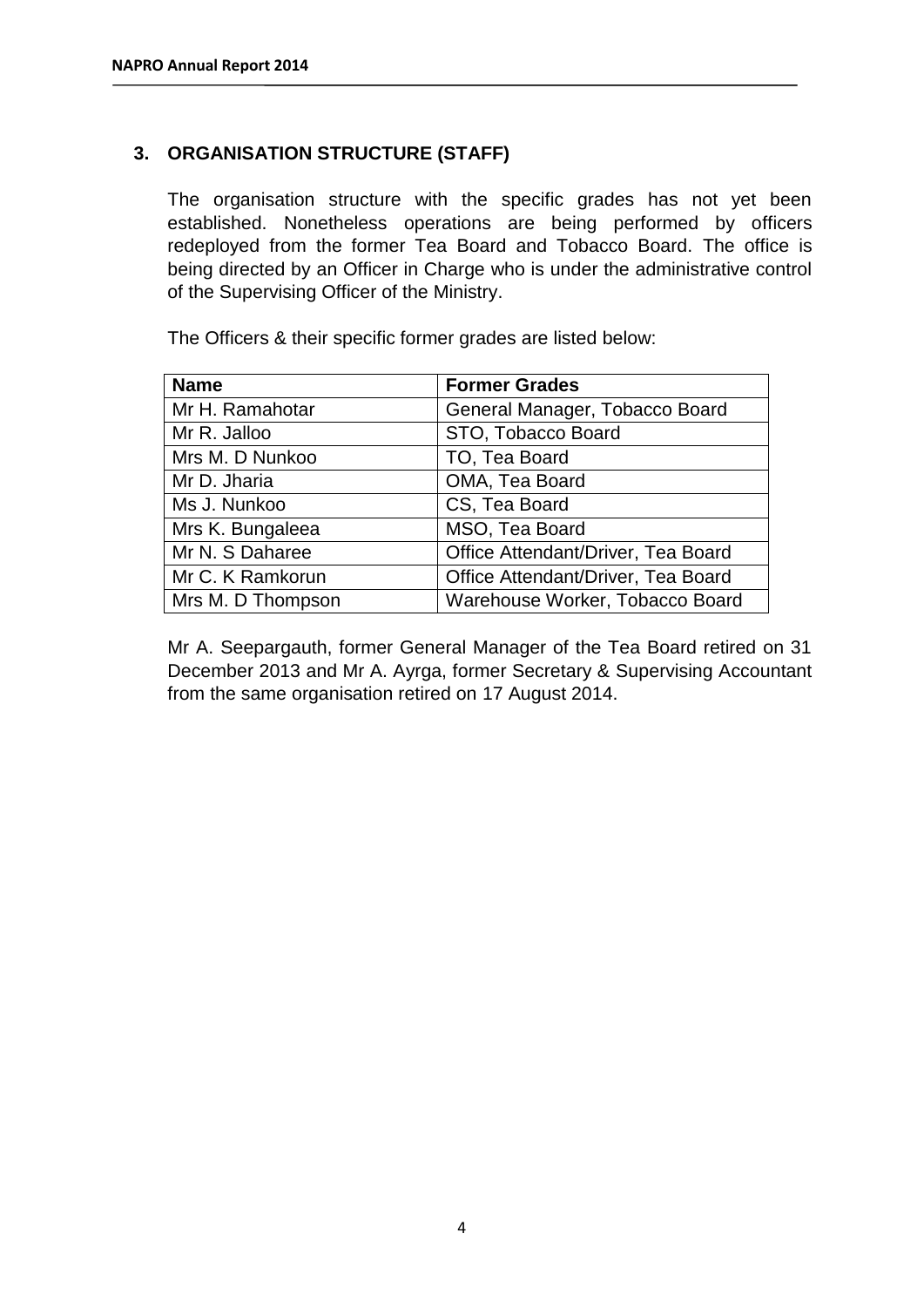## **4. REVIEW**

#### **4.1 Tobacco & Tobacco Products**

#### **4.1.1 Registration of Cultivators**

No cultivator was registered for the production of leaf tobacco.

#### **4.1.2 Import of Tobacco Products**



Tobacco products are imported for sale on domestic market, duty free outlets and by incoming passengers for own consumption. So as to minimise dwell time, NAPRO authorised, upon application, the transfer of cigarettes, cigars and cigarillos consignments from the port area to bonded warehouses. Inspections are carried out in the bonded warehouse prior to authorising delivery. The number of clearances and quantity authorised are presented in the Table below:

| <b>Product</b>         | <b>No. of Clearances</b> | Quantity       |
|------------------------|--------------------------|----------------|
| Cigarettes             | 210                      | 1,067 Mn units |
| Cigarillos             | 21                       | 272,015 units  |
| Cigars                 | 43                       | 1,929.2 Kg     |
| <b>Chewing Tobacco</b> | 18                       | 1,649.0 Kg     |
| <b>Smoking Tobacco</b> |                          | 398 Kg         |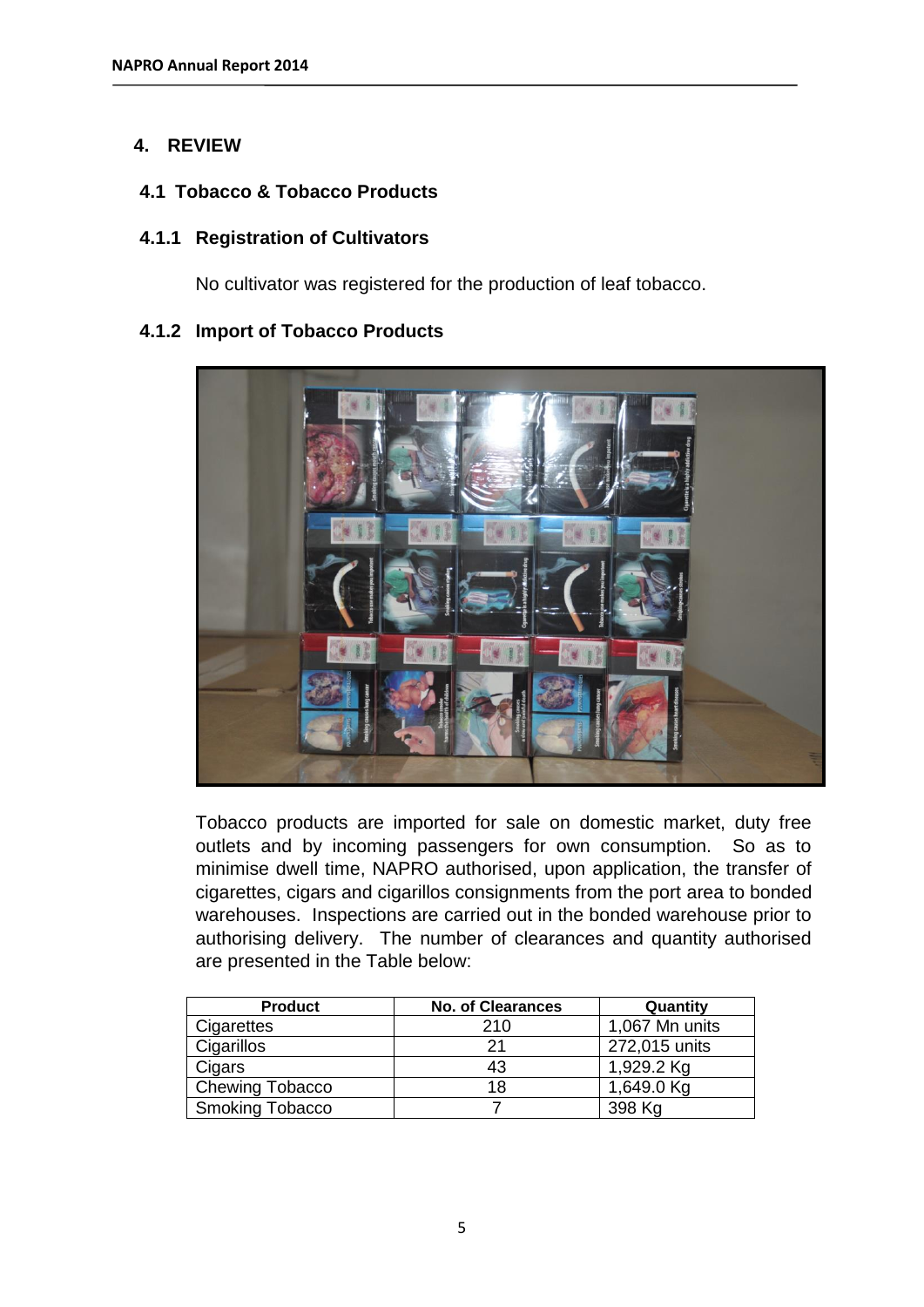## **4.1.3 Importers of tobacco products**

10 importers were registered with this office as follows:

Flemingo distribution Ltd Flemingo Duty Free Mauritius Ltd Grays INC Ltd Indigo Marketing Company Ltd IOI Tobacco Traders Ltd Ishrat collection Ltd Mauritius Duty Free Paradise Ltd Scott & Company Ltd TNS Tobacco Company Ltd Yasin Mobile Shop Ltd

## **4.1.4 Destruction of tobacco products**

At the request of importers and/or the Mauritius Revenue Authority, Officers of the Division inspected consignments listed for destruction and authorised the destruction of 1,343,400 cigarettes. They were also present at the time and place of ploughing-in or incineration.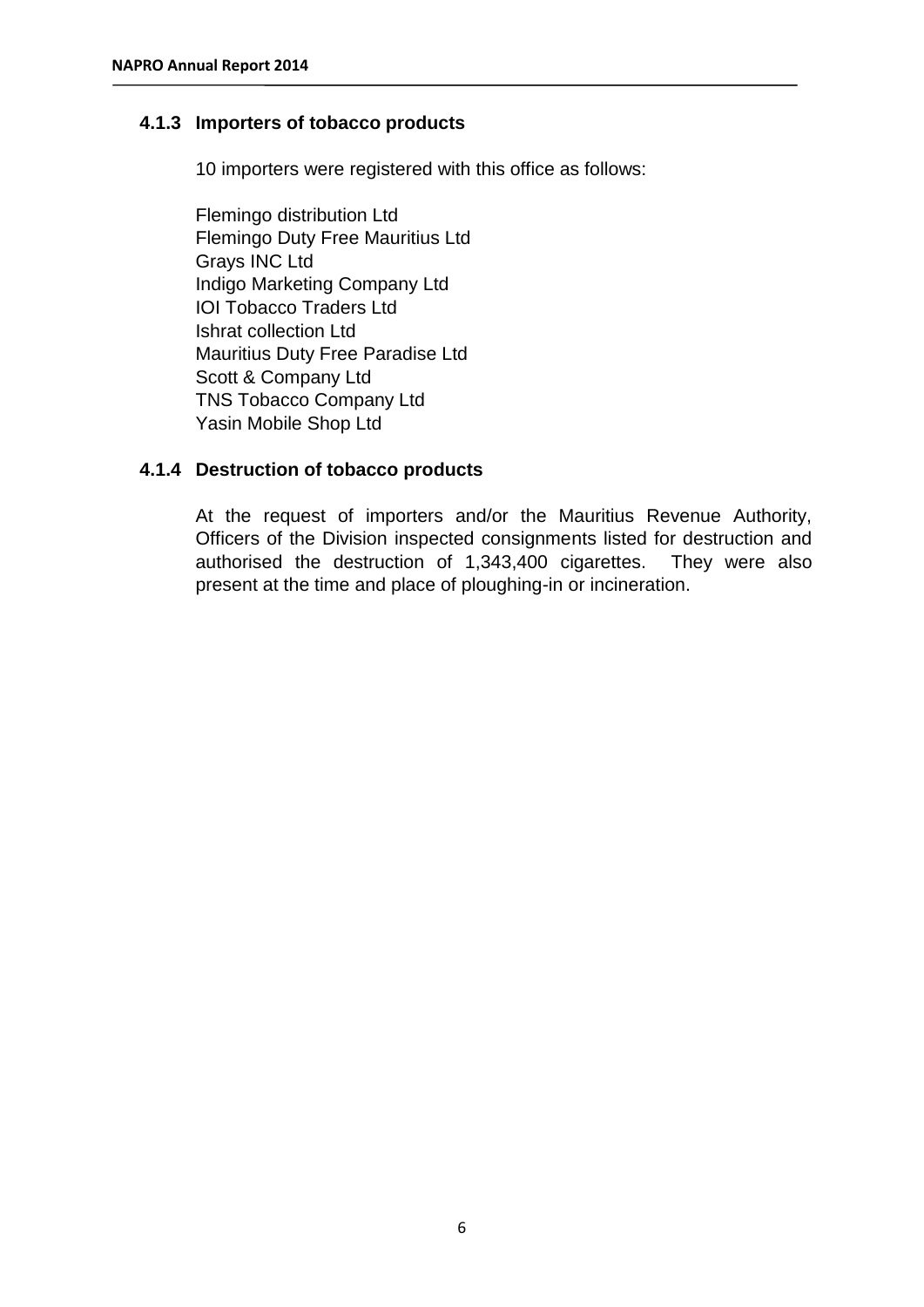## **4.2 Tea & Tea Products**



## **4.2.1 Registration of Cultivators**

During contractual tea year 2013-14, (1st July 2013 to  $30<sup>th</sup>$  June 2014), 879 cultivators of which 291 formed part of the 6 Cooperative Credit Societies and 453 métayers were registered for the production of tea leaves. Together, they produced 7,826 Tonnes of green leaves which were delivered to the 3 factories. 672 Hectares were under tea cultivation during the period under review.

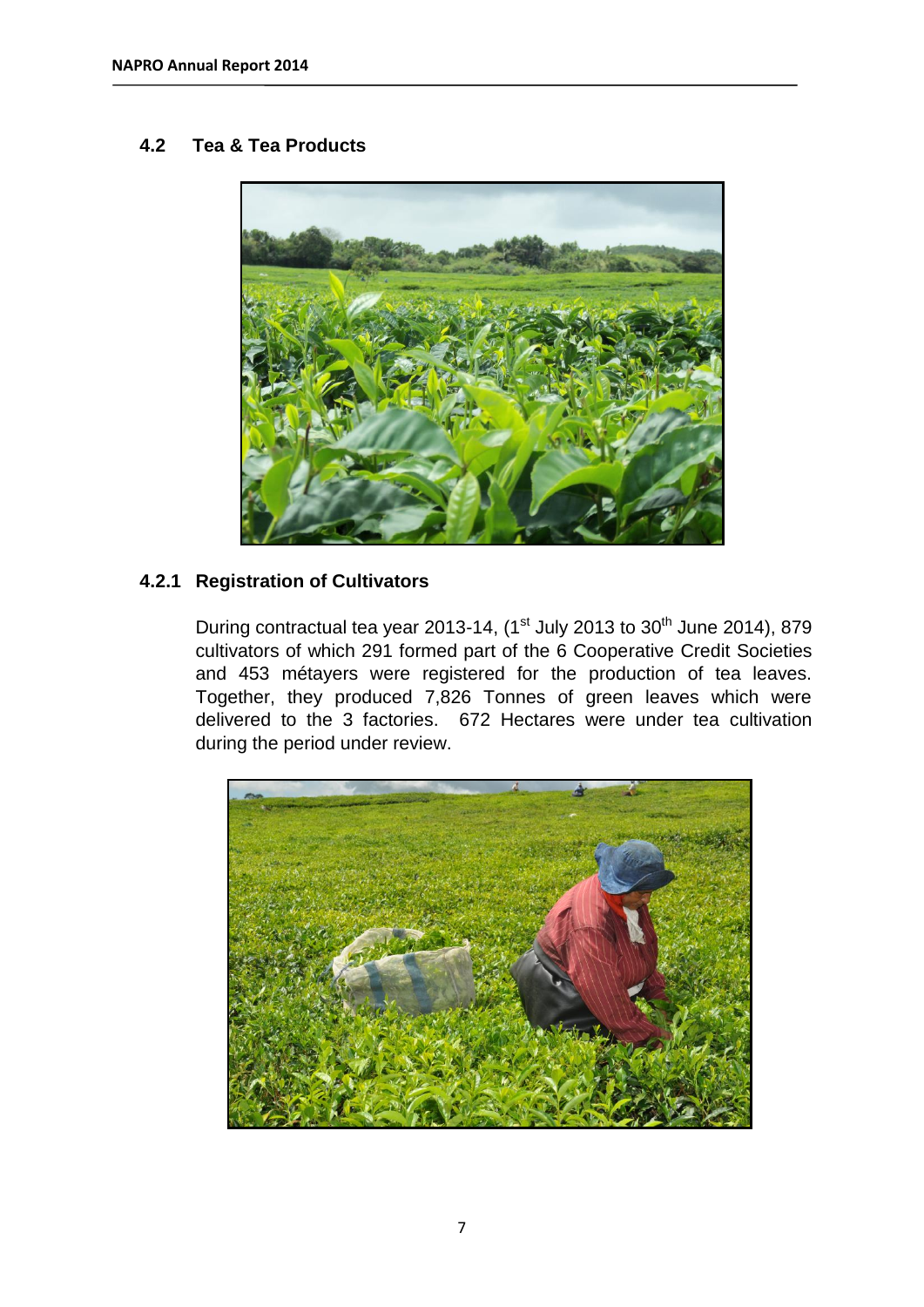| <b>Cooperative Societies</b>           | Number of   |
|----------------------------------------|-------------|
|                                        | cultivators |
| Amarnath                               | 60          |
| <b>Bois Cherie</b>                     | 73          |
| Caledonia                              | 52          |
| <b>Grand Bois</b>                      | 65          |
| La Flora                               | 6           |
| <b>Nouvelle France</b>                 | 35          |
|                                        |             |
|                                        | 291         |
| <b>Metayers</b>                        |             |
| Societe de Plantation de Bois Chéri    | 417         |
| Corson Tea Estate Co Ltd               | 36          |
|                                        | 453         |
| <b>Free Cultivators</b>                |             |
| Societe de Plantation de Bois Chéri    | 1           |
| Corson Tea Estate Co Ltd               | 329         |
| La Chartreuse Tea Manufacturing Co Ltd | 125         |
| Other free cultivators                 | 133         |
|                                        | 588         |

The number of cultivators for the crop 2013-2014 was as follows:

Tea plantations are located in the following areas:

| <b>Region</b>          | Area (Ha) |
|------------------------|-----------|
| Curepipe               | 11        |
| <b>Forest Side</b>     | 6         |
| <b>Nouvelle France</b> | 234       |
| <b>Union Park</b>      |           |
| La Flora               | 63        |
| <b>Grand Bois</b>      | 82        |
| Bois Chéri             | 272       |
| <b>Total</b>           | 672       |

#### **4.2.2 Tea Factories**

Three tea factories were in operation namely:

Corson Tea Estate Ltd La Chartreuse Tea Manufacturing Co. Ltd. Socièté Usinière de Bois Cheri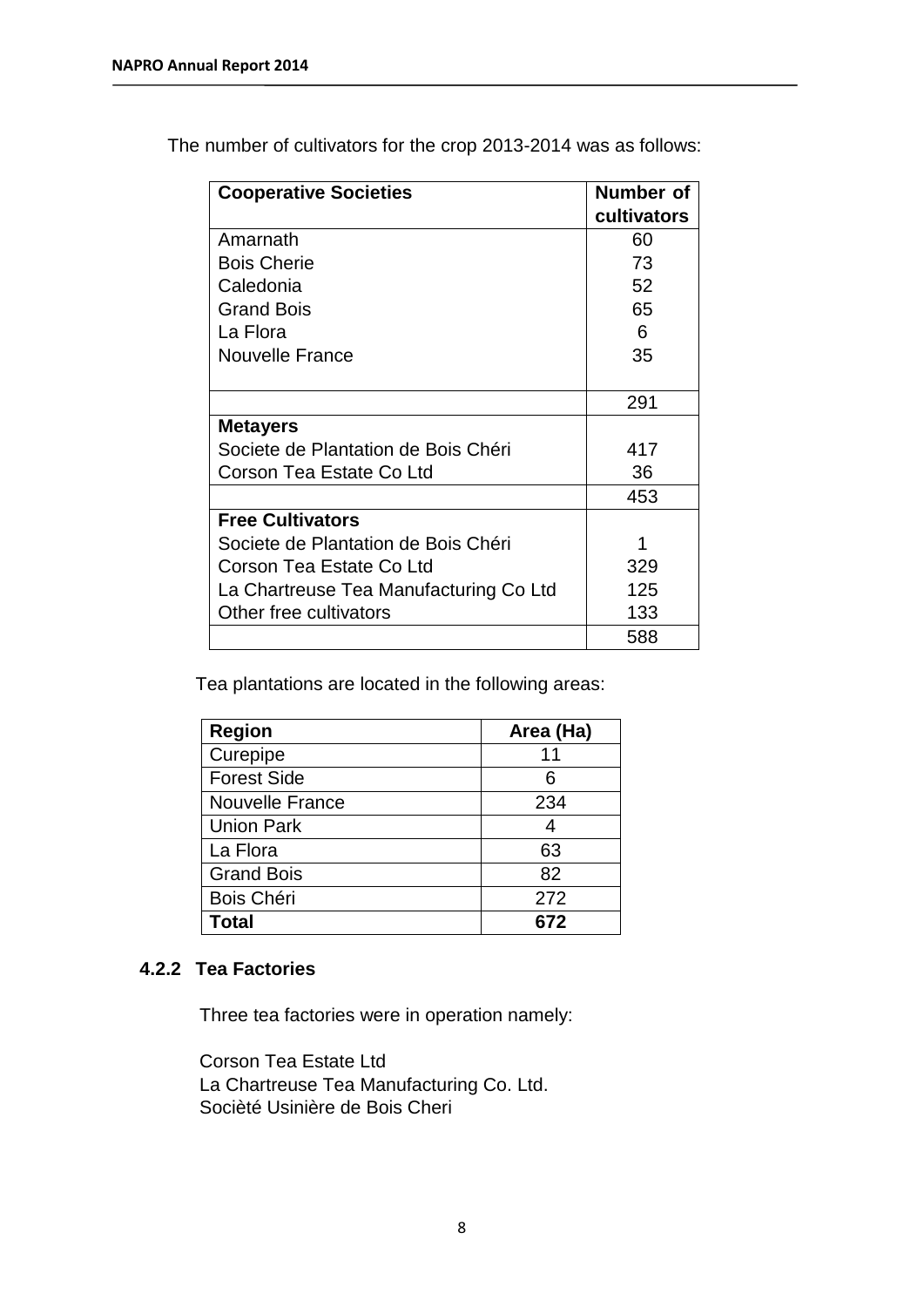7,826 tonnes of leaf were received by the factories during the contractual tea year 2013-14 as follows:

| <b>Factory</b>                           | <b>Weight of</b><br>green leaf<br>(Tonnes) |
|------------------------------------------|--------------------------------------------|
| Corson Tea Estate Ltd                    | 1,731                                      |
| La Chartreuse Tea Manufacturing Co. Ltd. | 3,130                                      |
| Socièté Usinière de Bois Cheri           | 2,965                                      |
| ⊺otal                                    | 7.826                                      |

Together they manufactured 1,525 tonnes of black tea produced mainly for the domestic market.

## **4.2.3 Importation of Tea**

90 clearances were issued for the import of tea and tea products as shown below:

| <b>Product</b>                | <b>Quantity (Kg)</b> |  |
|-------------------------------|----------------------|--|
| <b>Black Tea for blending</b> | 20,045               |  |
| purposes                      |                      |  |
| Green Tea (bulk)              | 7,390                |  |
| <b>Other Tea Products</b>     | 12,530               |  |

#### **4.2.4 Export Clearances**

During the year, 117 export clearances were issued for the export of 65,221 Kg tea products.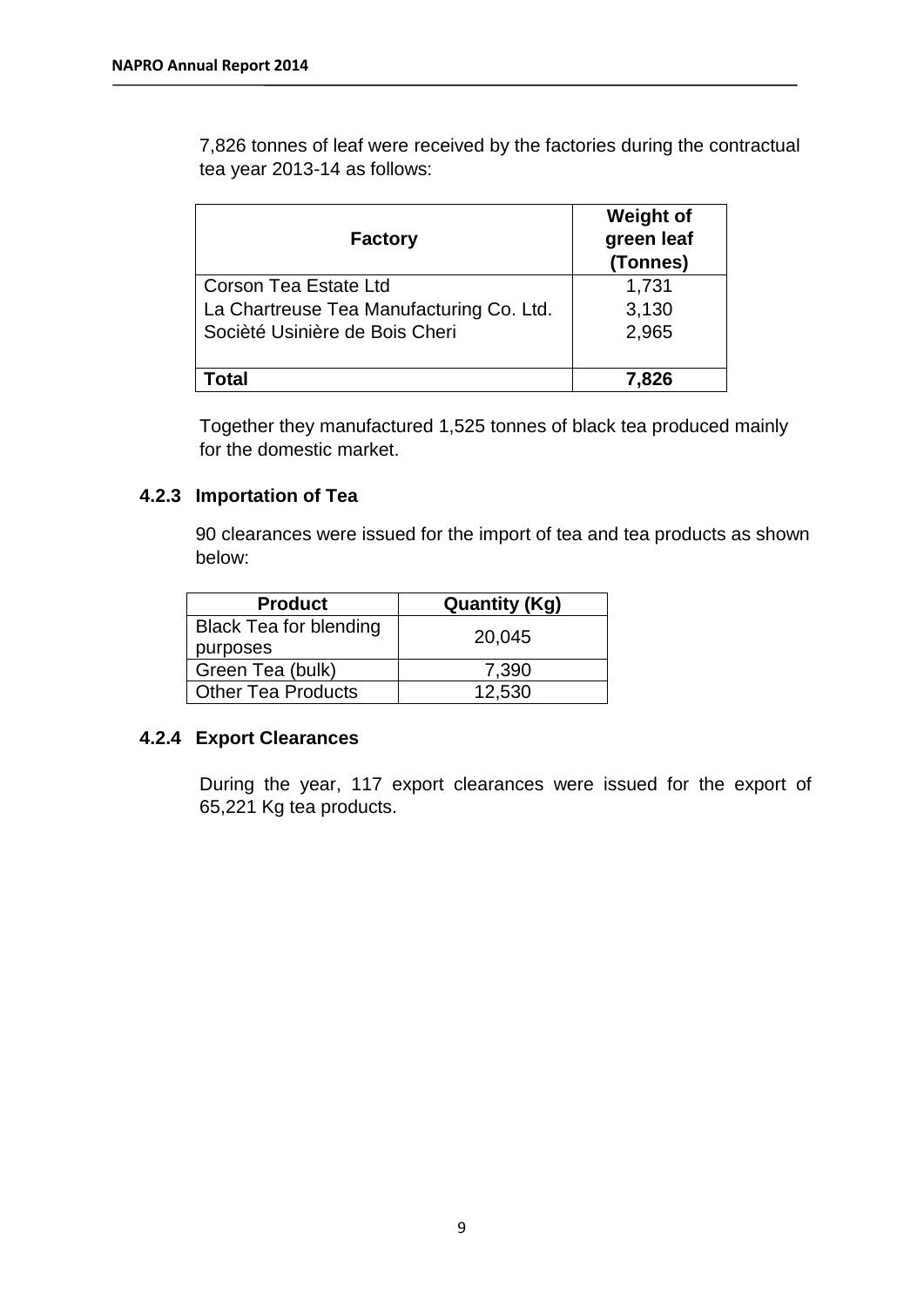## **4.2.5 Price of Tea**

In accordance with Section 34 of the NAPRO Act, this office determined:

(a) the rates for the First Partial Payment (FPP) and Second Partial Payment (SPP) of the final price payable to a cultivator or to a metayer for green leaves delivered during contractual year 2013-2014. The rates are as follows:

| <b>Factory</b>                              |                 | FPP (Rs/Kg) | SPP (Rs/Kg) |
|---------------------------------------------|-----------------|-------------|-------------|
| Socièté Usinière de Bois Cheri              | Cultivators     | 2.00        | 4.33        |
| Socièté des Plantations de Bois<br>Cheri    | <b>Metayers</b> | 1.50        | 3.19        |
| La Chartreuse Tea<br>Manufacturing Co. Ltd. | Cultivators     | 2.00        | 4.32        |
| <b>Corson Tea Estate Ltd</b>                | Cultivators     | 2.00        | 4.63        |
|                                             | <b>Metayers</b> | 1.50        | 3.78        |

(b) the Minimum Interim Price (MIP) per Kg of green leaves to be paid monthly by a producer to a cultivator and by a cultivator to a metayer during contractual tea year 2014-2015 as follows:

|                        | MIP (Rs/Kg) |
|------------------------|-------------|
| Producer to Cultivator | 7.80        |
| Cultivator to metayer  | 7.25        |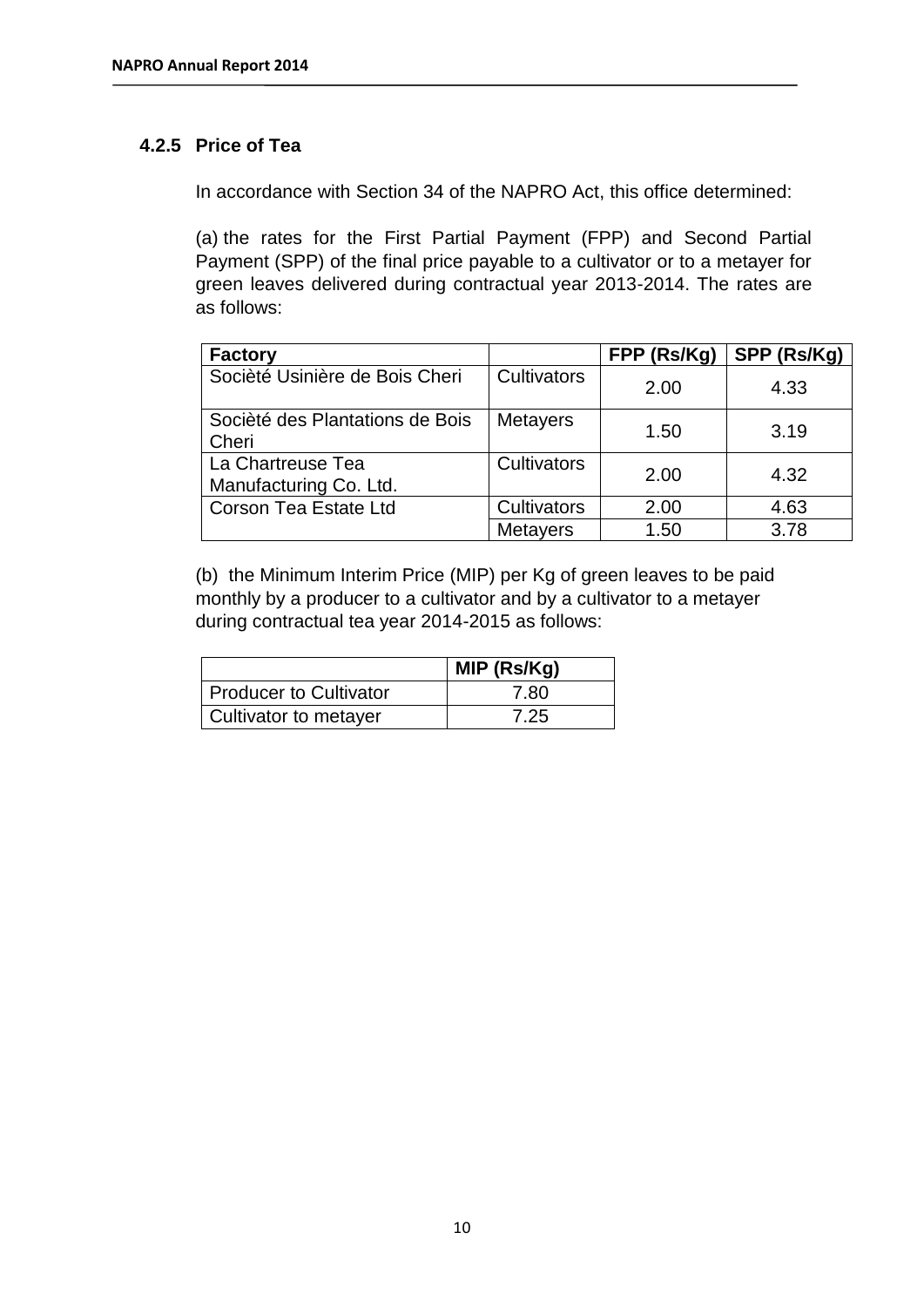#### **4.2.6 Meat & Meat Products**

Meat means the carcass, offal or other edible parts of animals but does not include the edible parts of a bird, fish, hare or rabbit. Meat product means any product derived from the processing of meat.

#### **4.2.7 Meat Shops**



The NAPRO Act stipulates that no person shall sell fresh meat except from the premises in respect of which a licence has been issued.

During the year, 101 licences were issued to meat shop operators for sale of beef, mutton, goat, venison and pork meat.

#### **4.2.8 Meat Processors**

Three licences were issued for processing of pork meat during the period under review.

#### **4.2.9 Slaughterhouse**

Slaughterhouse means premises or any other place used to slaughter or kills an animal to obtain meat for sale. Section 9 of the NAPRO Act specifies that no person shall slaughter an animal or cause an animal to be slaughtered at a place other than at the abattoir or in a slaughterhouse approved by NAPRO. Hence any person who intends to operate a slaughterhouse needs to apply to NAPRO for a licence.

One slaughterhouse with 3 separate slaughter halls was registered.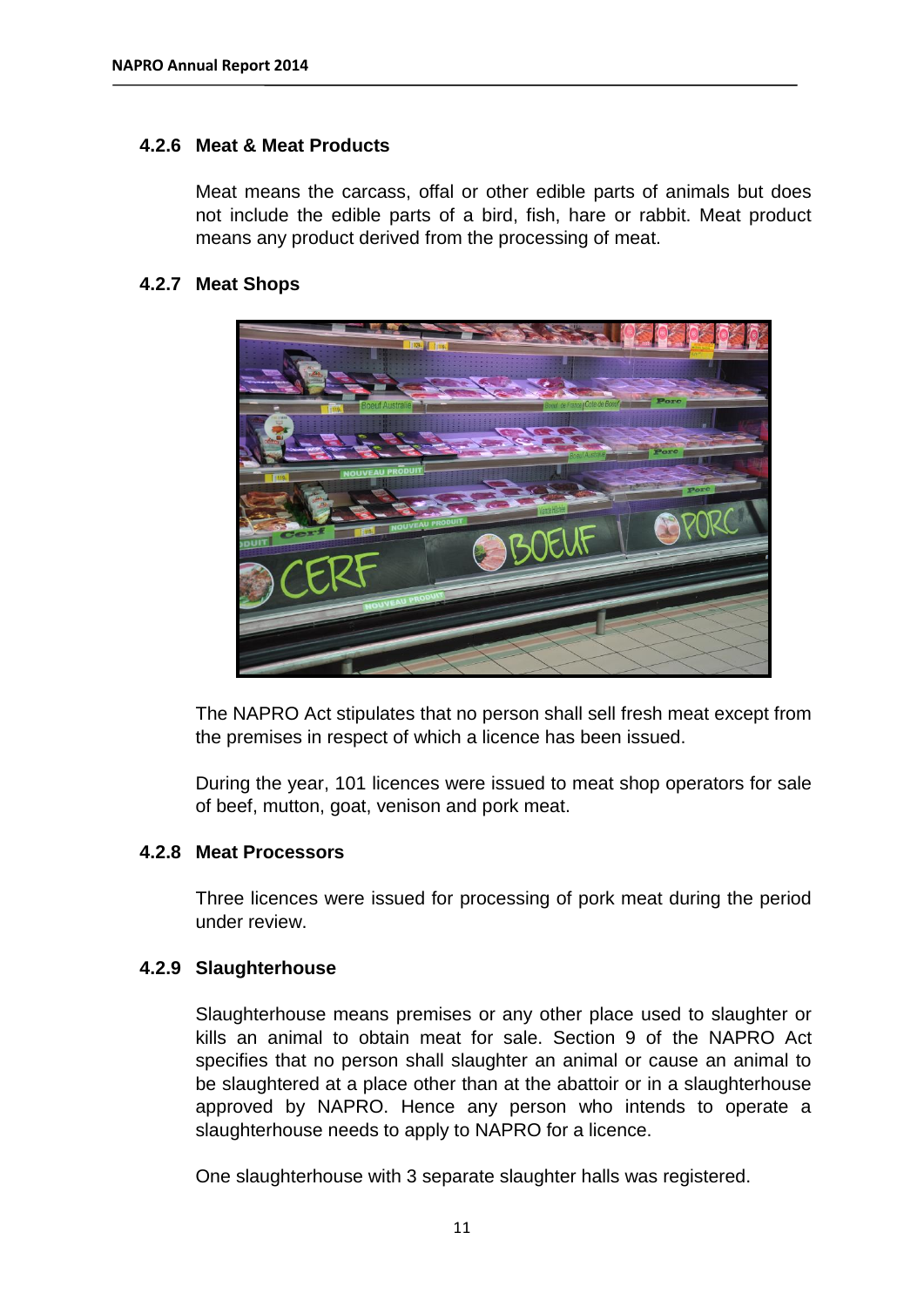#### **4.2.10 Venison Dealers**

The NAPRO Act requires venison dealers and retailers to be licenced by NAPRO and in addition no person shall operate as a Venison Dealer or Venison Retailer or sell Game Venison during the close season without a licence.

Section 14 of the Act further stipulates that no Venison Dealer shall, except with approval of NAPRO, sell venison to any person other than to a Venison Retailer. No Venison Retailer shall buy venison except from a Venison Dealer. No person shall without lawful authority have in his possession game venison during the close season and where he is a Venison Dealer or Retailer, have venison at any place other than his place of business or a place approved by NAPRO. It is an offence therefore to deal in venison without a valid licence and to be in possession of venison which has been killed or is thought to have been killed illegally.

For the year 2014 the number of operators licensed were:

| <b>Number</b> | <b>Purpose</b>                |
|---------------|-------------------------------|
| 36            | Game venison dealers          |
| 3             | Venison dealer's close season |
| 10            | Venison dealer                |
| 21            | Venison retailer              |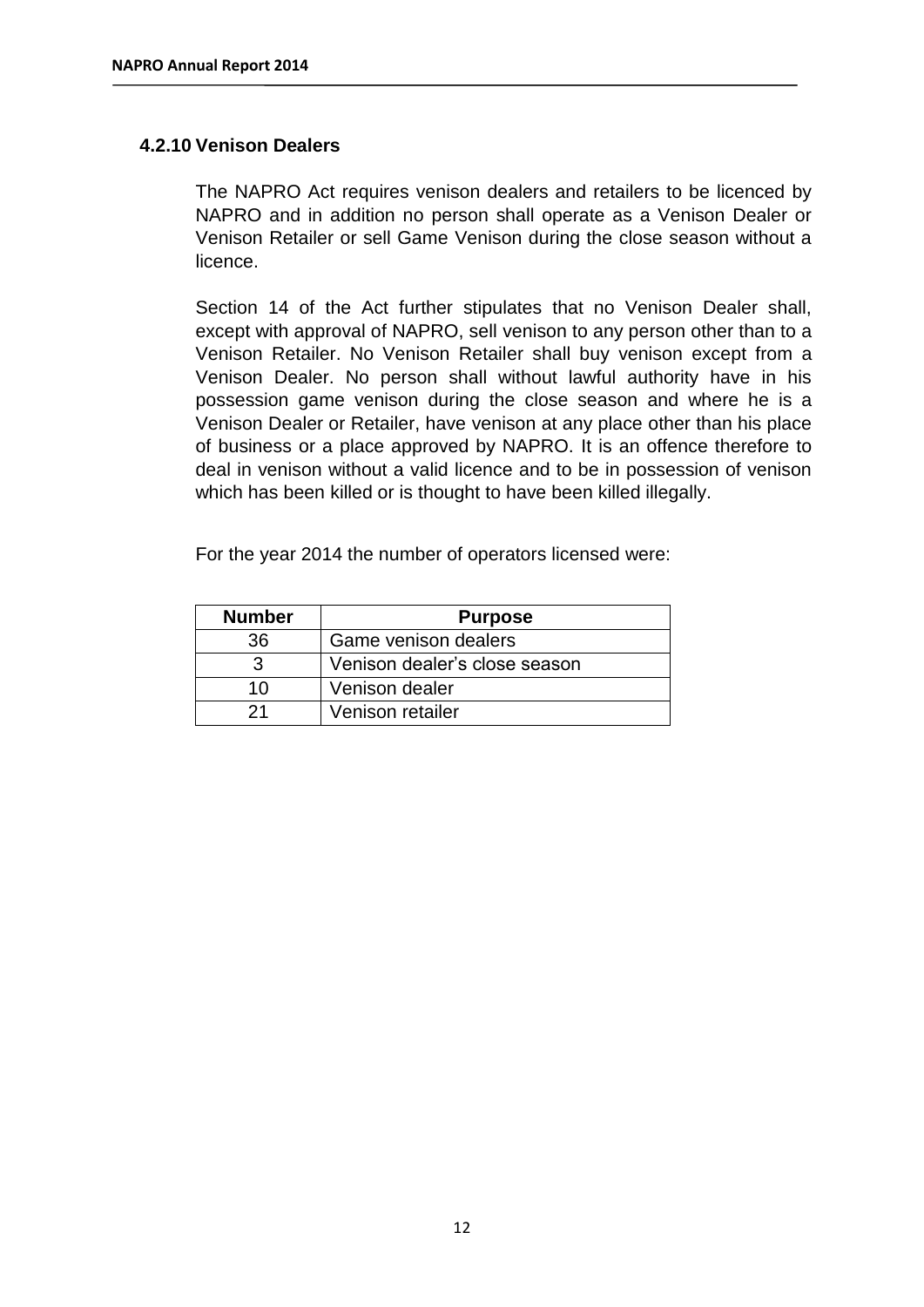#### **4.3 Other activities**

Other activities of the division included the reporting on sites for which applications were received for land conversion. Reports on 14 sites were submitted to the section concerned.

#### **4.3.1 Revenue**

The operations of the Division generates revenue and in the course of year 2014, some Rs 26,686,486 were received as application, clearance and licence fees.

|                            | No of<br>licences | <b>Application fees</b><br>(Rs) | <b>Licence fees</b><br>(Rs) |
|----------------------------|-------------------|---------------------------------|-----------------------------|
| Tea nursery licence        | -                 | $\overline{\phantom{a}}$        |                             |
| Tea seed garden licence    |                   | -                               |                             |
| Cultivation of green leaf  |                   |                                 |                             |
| licence                    | 1,201             |                                 | 44,076                      |
| Tea blending plant licence | 6                 | 1,200                           | 31,040                      |
| Tea factory licence        | 3                 | 600                             | 15,000                      |
| Tea packing plant licence  | 6                 | 1,200                           | 30,000                      |
| Licence for meat shop      | 101               | 20,200                          | 10,100                      |
| Game venison dealer        | 36                | 7,200                           | 10,800                      |
| Venison dealer's close     |                   |                                 |                             |
| season                     | 3                 | 600                             | 600                         |
| Venison dealer             | 10                | 2,000                           | 5,000                       |
| Venison retailer           | 21                | 4,200                           | 10,500                      |
| Slaughterhouse operator    | $\mathbf{1}$      | 200                             | 1,000                       |
| Producer of meat products  | 3                 | 600                             | 3,000                       |
| Duplicate of any licence   | $\overline{2}$    |                                 | 20                          |
| <b>TOTAL</b>               | 1,393             | 38,000                          | 161,136                     |

#### **NAPRO Act 2013, First Schedule (Regulation 3) PART I - LICENCE FEES**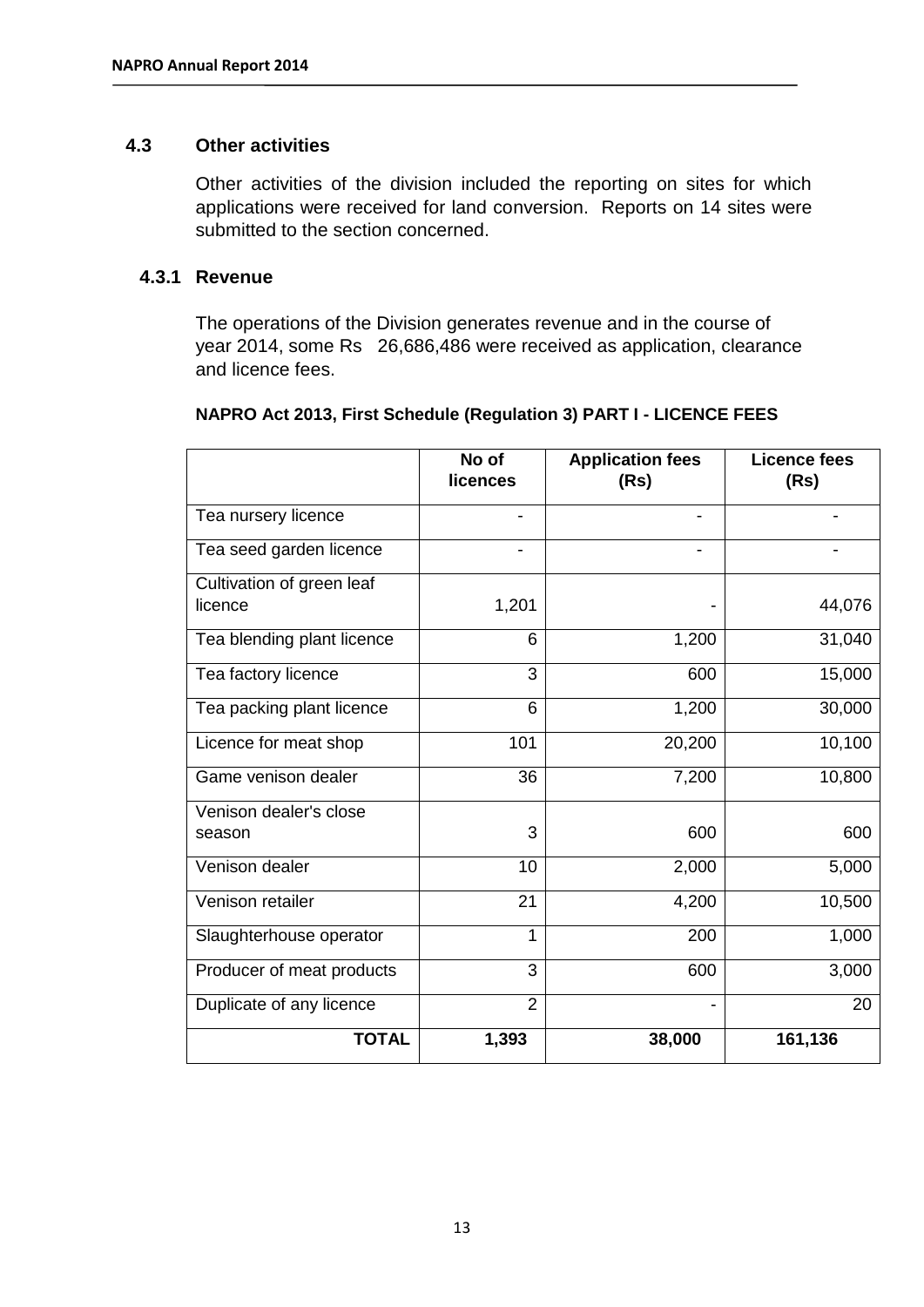|                |                                                                                                           | <b>Application</b><br>fees (Rs) | <b>Clearance</b><br>fees (Rs) |
|----------------|-----------------------------------------------------------------------------------------------------------|---------------------------------|-------------------------------|
| $\mathbf{1}$   | Application fees for imports                                                                              | 297,000                         |                               |
|                |                                                                                                           |                                 |                               |
| $\overline{2}$ | Importation of -                                                                                          |                                 |                               |
| (a)            | Cigarettes                                                                                                |                                 | 21,359,760                    |
| (b)            | Cigarillos                                                                                                |                                 | 5,940                         |
| (c)            | Leaf tobacco, including cut-<br>rag                                                                       |                                 |                               |
| (d)            | Smoking tobacco                                                                                           |                                 | 20,000                        |
| (e)            | Cigars                                                                                                    |                                 | 99,600                        |
| (f)            | Other tobacco products                                                                                    |                                 | 181,390                       |
| (g)            | Black tea products for<br>blending purposes                                                               |                                 | 401,220                       |
| (h)            | Green tea products in pk of<br>125g or above                                                              |                                 | 307,040                       |
| (i)            | Black tea products, green<br>tea products & other tea<br>products not exceeding<br>2kgs and intended for- |                                 |                               |
|                | (i) for own consumption                                                                                   |                                 |                               |
|                | (ii) for gift, or                                                                                         |                                 |                               |
|                | (iii) to be used as sample                                                                                |                                 |                               |
| (j)            | Other tea products                                                                                        |                                 | 3,758,400                     |
| (k)            | Meat and meat products                                                                                    |                                 |                               |
| 3              | Export of tea products                                                                                    |                                 | 57,000                        |
| 4              | Duplicate of any clearance                                                                                |                                 |                               |
|                | <b>Total</b>                                                                                              | 297,000                         | 26,190,350                    |

## **NAPRO Act 2013, First Schedule (Regulation 3) PART II - CLEARANCE FEES**